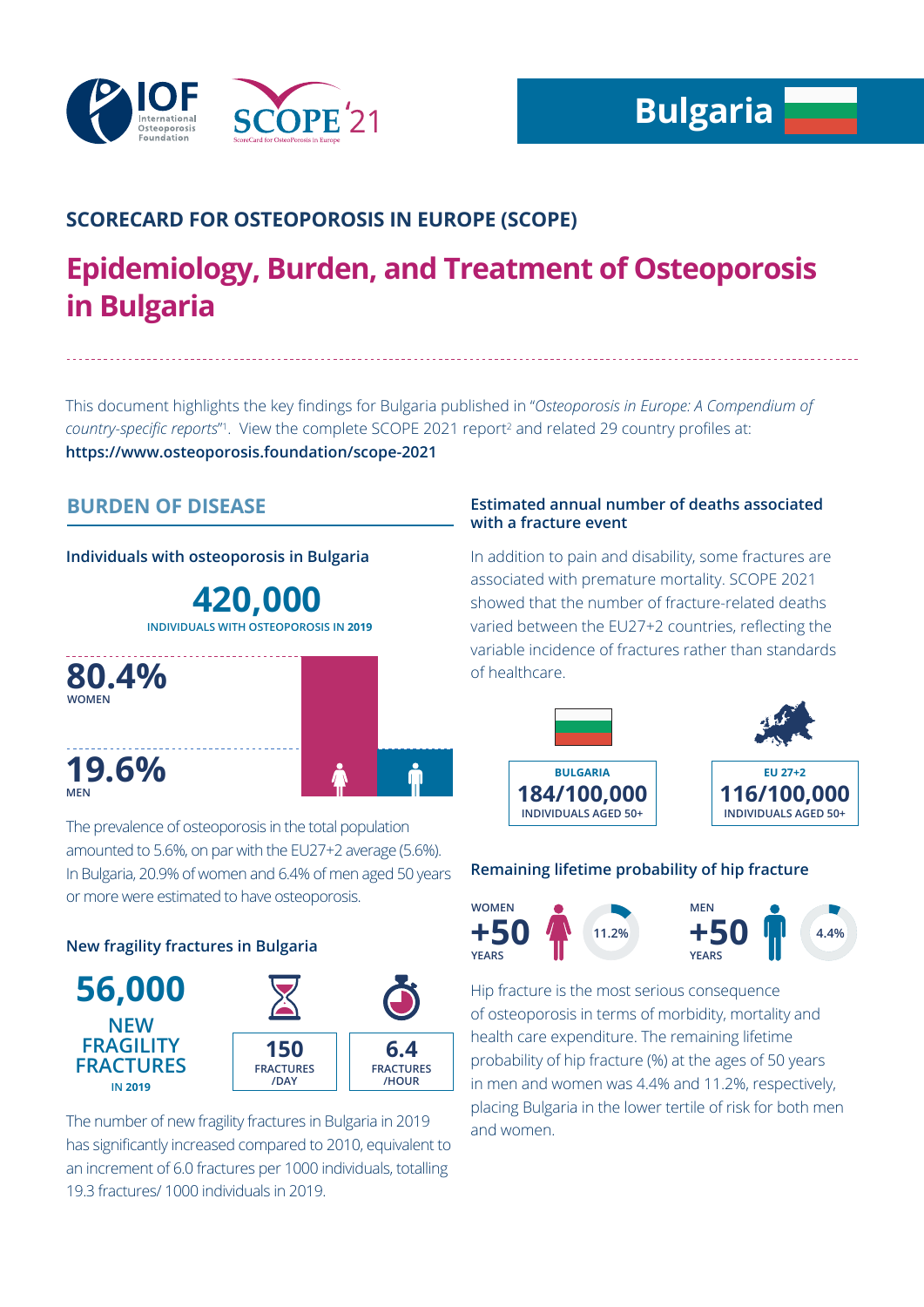

# **"**

**THE NUMBER OF FRAGILITY FRACTURES IN BULGARIA IS EXPECTED TO INCREASE BETWEEN 2019 AND 2034, WITH A SUBSTANTIAL IMPACT ON THE HEALTHCARE BUDGET**

**"**

### **Projected increase in the number of fragility fractures**





**2034**

Age is an important risk factor for fractures. The Bulgarian population aged 50 years or more is projected to decrease by 0.1% between 2019 and 2034, contrary to the EU27+2 average which will increase by 11.4%. However, the population aged 75 years or more is estimated to increase; 20.1% for men; 19.7% for women. Accordingly, the number and burden of fragility fractures are likely to increase.

## **Healthcare cost of osteoporotic fractures**

The cost of osteoporotic fractures in Bulgaria accounted for approximately 4.2% of healthcare spending (i.e., €186 million out of €4.2 billion in 2019), somewhat higher than the EU27+2 average of 3.5%.

| Type of costs                                                                           |                |
|-----------------------------------------------------------------------------------------|----------------|
| Direct cost of incident fractures                                                       | €135.1 million |
| Ongoing cost resulting from fractures<br>in previous years (long-term disability costs) | €41.3 million  |
| Cost of pharmacological intervention<br>(assessment & treatment)                        | €9.2 million   |
| <b>Total direct cost</b><br>(excluding the value of OALYs* lost)                        | €186 million   |

\*QALYs: Quality-Adjusted Life-Year – a multidimensional outcome measure that incorporates both the Quality (health-related) and Quantity (length) of life

In 2019, the average direct cost of osteoporotic fractures in Bulgaria was €26.4/person, while in 2010 the average was €6.6/person (increase of 299%).

The 2019 data ranked Bulgaria in 25<sup>th</sup> place in terms of highest cost of osteoporotic fractures per capita in the surveyed 29 countries.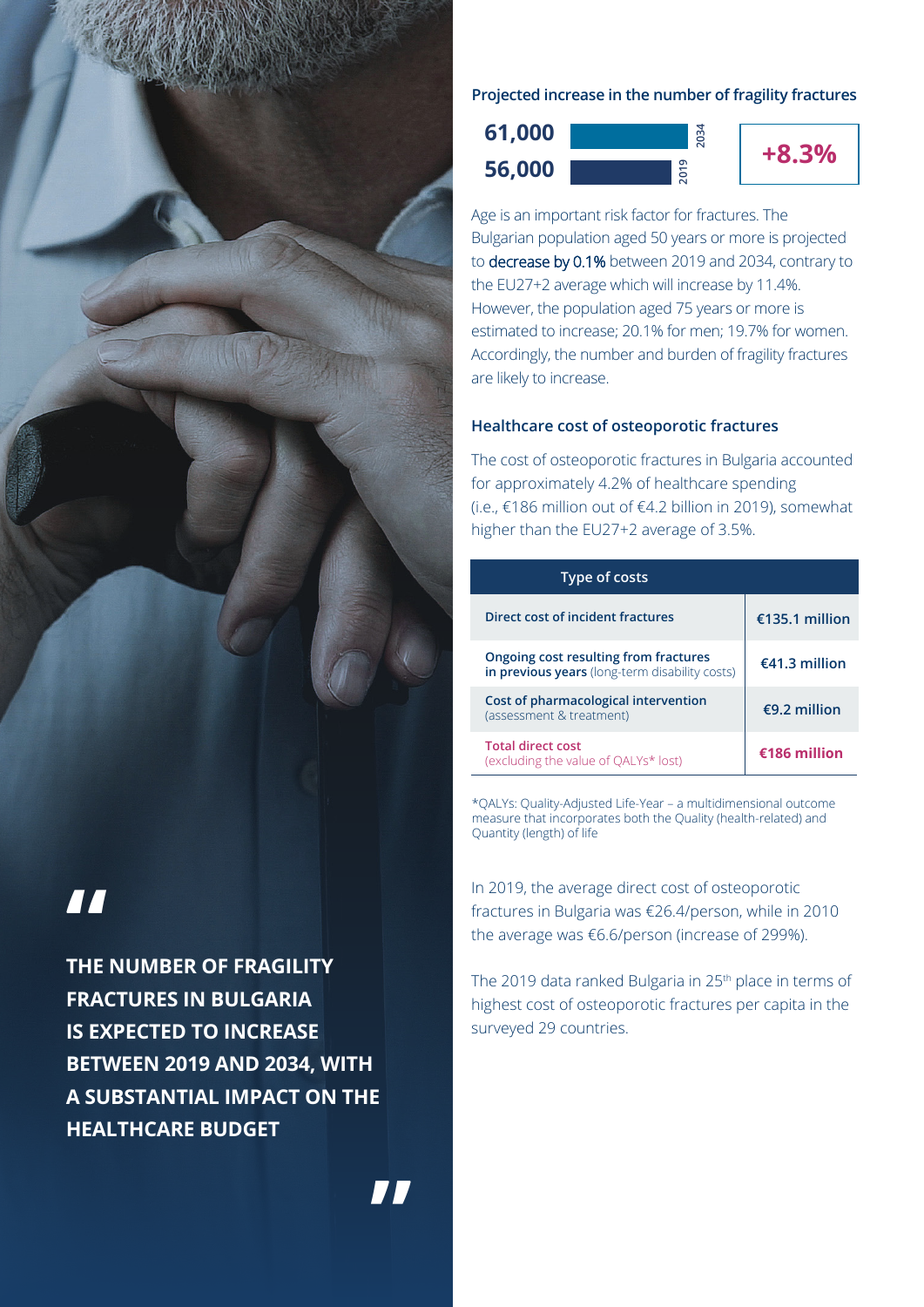# **POLICY FRAMEWORK**

**SERVICE PROVISION**

Documentation of the burden of disease is an essential prerequisite to determine if the resources are appropriately allocated in accordance with the country's policy framework for the diagnosis and treatment of the disease.

#### **Key measures of policy framework for osteoporosis in Bulgaria**

| Measure                                                  | Estimate                                                           |
|----------------------------------------------------------|--------------------------------------------------------------------|
| <b>Established national fracture</b><br>registries       | Yes                                                                |
| Osteoporosis recognised as<br>a specialty                | No                                                                 |
| <b>Osteoporosis primarily</b><br>managed in primary care | No                                                                 |
| Other specialties involved in<br>osteoporosis care       | Rheumatology, Endocrinology,<br>Internal medicine.<br>Orthopaedics |
| Advocacy areas covered by<br>patient organisations       | None                                                               |

High quality of national data on hip fracture rates have been identified in Bulgaria. Data are collected on a national basis and include more than only hip fracture data.

In Bulgaria, osteoporosis and metabolic bone disease are not recognised specialties. However, osteoporosis is recognised as a component of specialty training.

Advocacy by patient organisations can fall into four categories: policy, capacity building and education, peer support, research and development.

For Bulgaria, none of the advocacy areas were covered by a patient organisation.

The provision of medical services for osteoporosis was reviewed with certain key components, including reimbursement elements which may impair the delivery of healthcare.

#### **Service provision for osteoporosis in Bulgaria**



\*Available since 2020

Twelve out of 27 countries offered full reimbursement for osteoporosis medications. Bulgaria offered 50% reimbursement.

The number of DXA units expressed per million of the general population amounted to 3.6 which puts Bulgaria in 28<sup>th</sup> place among the EU27+2. The estimated average waiting time for DXA amounted to 5 days (4<sup>th</sup> rank). However, DXA was not reimbursed.

A national risk model of FRAX® for Bulgaria was developed in 2020. However, guidance on the use of fracture risk assessment within national guidelines was not yet available.

Guidelines for the management of osteoporosis were available in Bulgaria with a focus on different specificities; postmenopausal women, osteoporosis in men, secondary osteoporosis including glucocorticoid-induced osteoporosis.

Fracture Liaison Services (FLS), also known as post-fracture care coordination programmes and care manager programmes provide a system for the routine assessment and management of patients who have sustained a low trauma fracture. However, no FLS was reported for Bulgaria.

National quality indicators allow to measure the quality of care provided to patients with osteoporosis or associated fractures. However, no use of national quality indicators was reported for Bulgaria.